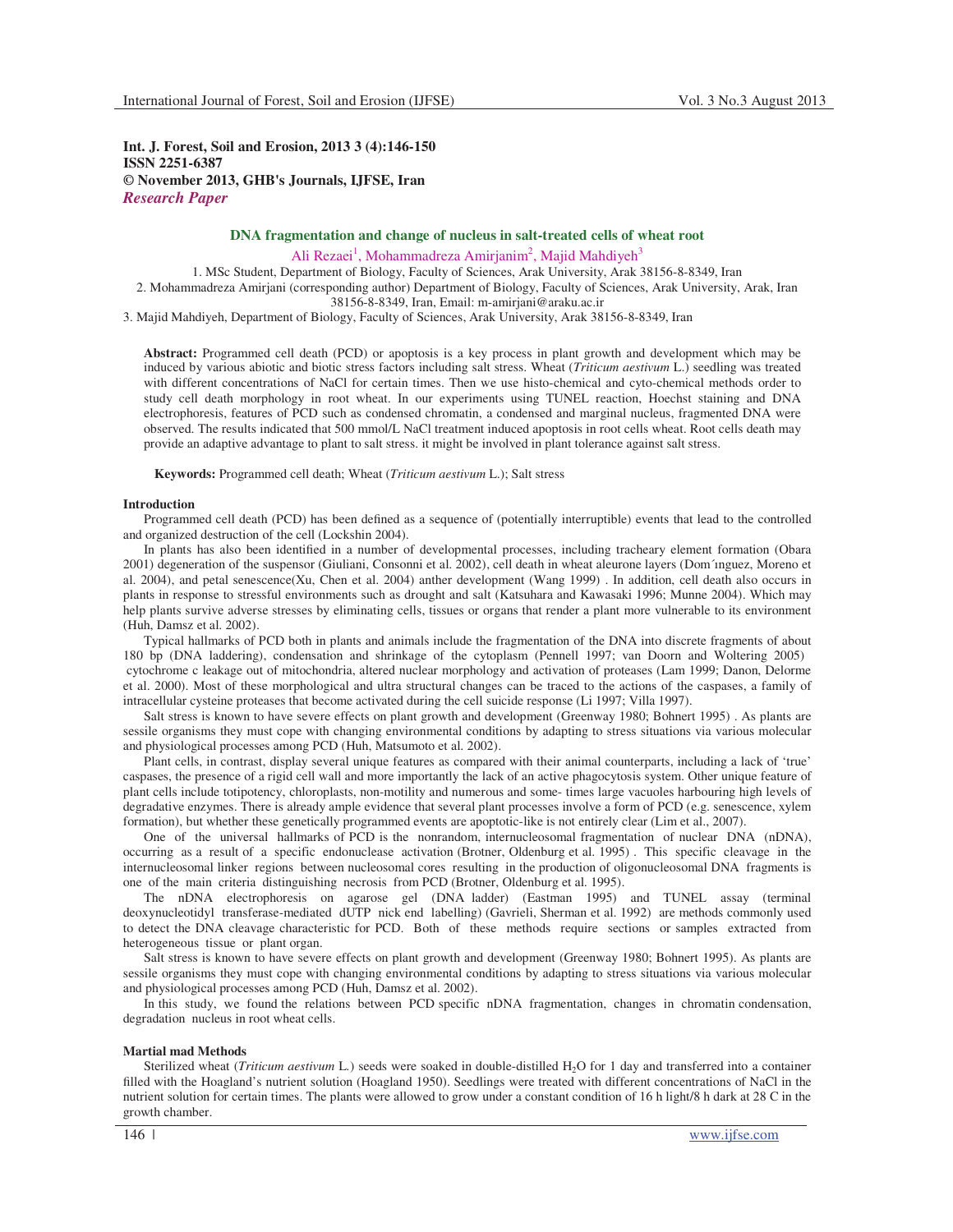The nuclear DNA was extracted by cetyltrimethyl ammonium bromide method (CTAB). DNA electrophoresis was carried out in a 2% agarose gel, stained with ethidium bromide (EB) an captured under UV light.

Segments of root tissue (5 mm) were fixed in an FAA mixture overnight and dehydrated through a graded ethanol series (50, 70, 80, 95%, 1 h each step), then to 100% ethanol for 1 h with two changes of the solution. The dehydrated tissues were then taken rough a graded xylene series (25%, 50%, and 100% for 1 h at each step).The tissues were embedded in 50% paraffin wax mixed with 50% xylene overnight at 59 8C. The specimens were finally placed in 100% paraffin wax at 59 8C for 1 day .and sectioned longitudinally on a microtome at thickness of 10µm.

Root sections were deparaffinized, rehydrated and stained with Hoechst 33258 for 5 min and examined under fluorescence microscope. Stained nuclei showed blue fluorescence when excited with UV beam.

After deparaffinization, samples were stained with haematoxylin and eosin (Harris 1994) and photographs were taken from samples and dimension cell were measured by software motic. NPRs were calculated using the equation:

NPR = nucleus area/ (total area of the cell – nucleus area)

Then, the average and standard deviation of the NPR in each region was computed and the results analysed by one-tailed ANOVA in order to statistically compare nucleus condensation in time 4,8 and 12 hours after 500 mmol/L NaCl concentrations.

Nuclear DNA fragmentation was identified by TUNEL terminal deoxynucleotide transferase-mediated dUTP nick-end labeling) staining, which detects free 3OH hydroxyl groups of degraded nuclear DNA(Gavrieli, Sherman et al. 1992).

Sections  $(5 \mu m)$  of samples embedded in paraffin were mounted on glass slides with poly-L-lysine and treated with the in situ TUNEL Kit according to the manufacturer's instructions to visualise  $3'OH$ -labelled ends in the nuclei.'. After rinsing for  $3 \times 5$ min with phosphate buffered saline (PBS) (pH7.4), the slides were counterstained with 3% methyl green and visualized with a light microscope.

### **Results**

### **DNA fragmentation**

The analysis of DNA fragmentation was carried by electrophoresis on 2% agarose gel (Fig 1). At concentrations 100,200,300 and 400 mmol/L NaCl no degradation of DNA was observed. DNA laddering occurred at concentrations 500 mmol/L NaCl which after 4h treatment was observed and became more significant after 8 and 12 h treatment. A ladder of about180 to 200 bp fragmented DNA was observed which shows enzyme-derived oligonocleosomal DNA fragmentation. We found that salt stress induced progressive DNA laddering in a dose- and time-dependent manner.



**Figure 1.** DNA laddering after 4 h treatment with different concentrations of NaCl. M, marker; 1, control; 2-6 stressed with 100-500 mmol/L NaCl, respectively. The arrow indicates the position of 180-200 bp fragments of fragmented DNA that generates a 'ladder' pattern in a gel.

#### **Detection chromatin condensation and morphological changes**

We evaluated the cell morphological changes by staining of the nuclei with the fluorescence HO . Untreated samples show a HO fluorescence homogenously distributed in the cell nuclei without chromatin condensation. The typical morphological features of apoptosis including chromatin condensation, margination and nuclear DNA fragmentation were observed in nuclei the root meristem cells treated samples. Also after 12h treatment degradation nuclei was observed (Fig 2).

#### **NPR change**

The decrease of NPR is mainly due to nucleus condensation was obvious at concentrations 500 mmol/L NaCl which nucleus condensation were significantly reduced at 4h after treatment  $(P < 0.05)$  (Fig 3).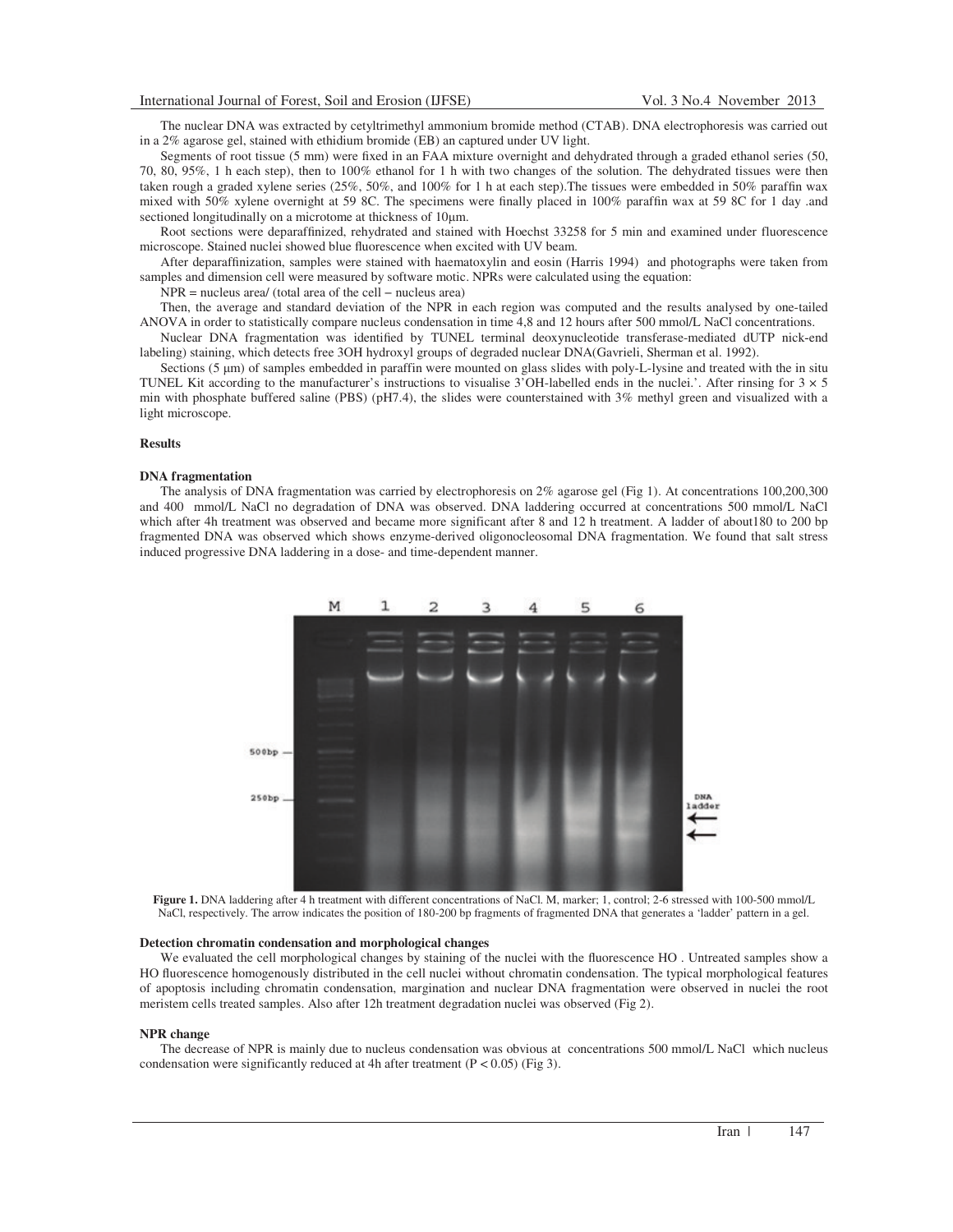

**Figure 2.** Hoechst -stained longitudinal sections wheat root tip cellsafter 500 mmol/L NaCl treatments. (A) control primary (40 x) (B) 4h, (C) 8h and (D) 12hours after treatment. arrows show Condensed nuclei and Cells undergoing programmed cell death (N), nucleus with lobed nucleus.



**Figure 3.** nucleo-plasmic ratio in root. NPR of cells in 500 mmol/L NaCl treatments.

## **TUNEL analysis**

Another specific feature of PCD is the cleavage of DNA at internucleosomal sites by DNA endonucleases. In order to detect DNA fragmentation in situ, fragmented DNA was end labeled applying the TUNEL method. The results of TUNEL assay for tissue sections from the root tips of untreated and treated seedlings were shown in figure 3.As shown in figure no nuclues from control cells were found to be TUNEL positive. In contrast Under the NaCl stress and 4h after treatment nuclear DNA cleavage detected as TUNEL positive staining (brown sign al under light) was observed in cells root. Similar results were obtained with the root tips of seedlings subjected to 8 an 12 hours after treatment.



A

B

Figure 4. TUNEL staining in cells of longitudinal sections from the root tissues of untreat and salt treated. A) An untreated tissue section (TUNEL negative) b) a tissue section from root tips treated for 4 h. Note the presence of TUNEL-positive nuclei indicated by brown color and TUNEL negative nuclei indicated by green color.

## **Conclusion**

Programmed cell death (PCD), the highly regulated dismantling of cells, is essential for plant growth and survival (Williams and Dickman 2008). Recent evidence indicates PCD plays key roles in adaptation plants to environmental conditions (Shabala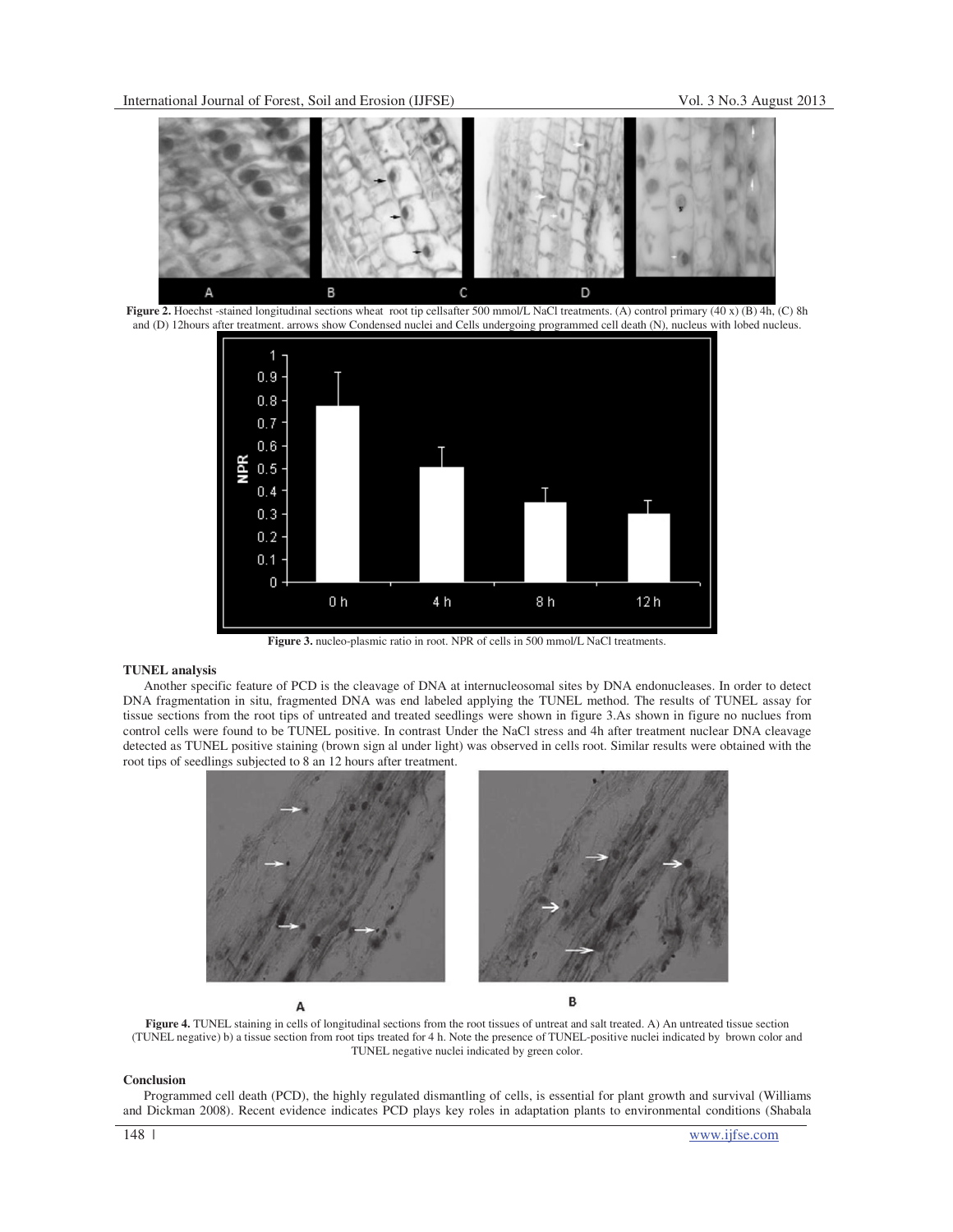2009). Whereas PCD is well-studied in animals, our knowledge of the genetic mechanisms that regulate and execute plant cell death is limited. Recent biochemical and molecular genetic studies have revealed parts of the complex plant cell death network and broadened our understanding of the machinery controlling cell death in plants. In this study we use histo-chemical and cytochemical methods order to study cell death morphology in root wheat. The specific features of PCD such as condensed chromatin, a condensed and marginal nucleus, fragmented DNA in respone to salt stress were observed.

The biochemical hallmark of apoptosis is the fragmentation of the genomic DNA, an irreversible event that commits the cell to die(Palavan-Unsal 2005; van Doorn and Woltering 2005; Williams and Dickman 2008). In many systems, this DNA fragmentation has been shown to result from activation of an endogenous Ca2+ and Mg2+-dependent nuclear endonuclease (Krishnamurthy, Krishnaraj et al. 2000 ). This enzyme selectively cleaves DNA at sites located between nucleosomal units (linker DNA) generating mono- and oligonucleosomal DNA fragments. These DNA fragments reveal, upon agarose gel electrophoresis, a distinctive ladder pattern consisting of multiples of an approximately 180 bp subunit. it is demonstrated that salt strees in highly concentration and a few time lead to DNA laddering in cells root. DNA laddering has been used to diagnose PCD in animals and plants. Our finding accordance with Katsuhara which first time have reported induced cell death by salt stress in in barley roots (Katsuhara and Kawasaki 1996). Also reported occurrence DNA laddering during salt stress long-time and short time in rice root tips (Huh, Damsz et al. 2002; Li, Jiang et al. 2007; Liu, Fu et al. 2007). DNA laddering, one of the hallmarks of pcd, was visible as soon as 1 h after the onest of NaCl strees (Affenzeller 2009).while previus reports suggested that at least 4 h of salinity treatment was needed (Li, Jiang et al. 2007). affenzeller et al., 2009 also found that the observed DNA laddering occurred in NaCl but not in sorbitol-stressed cells (Affenzeller 2009). This indicates that the ionic rather then the osmotic component of salt stress led to activation of the endonuclease resulting in PCD.

Morphological features of apoptosis may be detected by various cytochemical and microscopic methods (Palavan-Unsal 2005). use of intercalatory agents such as Hoechst 3325 enables the detection of thecondensation and marginalization of chromatin in thenucleus by measuring the level of fluorescence, which is reduced during apoptosis. On the other hand, the bisbenzimidazole dye, Hoechst 33342, penetrates the plasma membrane and stains DNA in cells; without permeabilization. In contrast to normal cells, the nuclei of apoptotic cells have highly condensed chromatin that is uniformly stained by Hoechst 33342 (ORMEROD 1993). This can take the form of crescents around the periphery of the nucleus, or the entire nucleus can appear to be one or a group of featureless, bright spherical beads. These morphological changes in the nuclei of apoptotic cells may be visualized by fluorescence microscopy.after 4hours treatment with 500 ,stained samples showed nucleus condonsed and shrinkage which in times 8 , 12 after treatment condensed increased. Also marginal nucleus was significantly observed. Gladish et al in Pea (Pisum sativum) primary roots under wet or flooded conditions find condensed nuclei and abnormal cytoplasms (Glladish, JipingI et al. 2006). This is also observed in root meristem cells of rice under treatment PEG and NaCl (Liu, Fu et al. 2007). The nuclear degration was observed by katsuhara and Kawasaki when roots were exposed to more than 300 mM NaCl for 24h (Katsuhara and Kawasaki 1996) .katsuhara 1997 investigate the salt stress-induced cell death in barley roots (Katsuhara 1997).changes in nuclei of meristematic root cell of soybean in response to sever salinity.

Extensive DNA degradation is a characteristic event which occurs in the late stages of apoptosis (Williams and Dickman 2008). The DNA fragments can be cytochemically determined by the terminal deoxynucleotidyl transferase-mediated dUTP nick end labeling (TUNEL) of the 3'OH group (Palavan-Unsal 2005) .TUNEL reaction is more specific and sensitive method for apoptosis. We observed under salt stress root tip cells showing TUNEL-positive nuclei, Because TUNEL may not unequivocally discriminate between internucleosomal DNA fragmentation associated with apoptosis and random DNA cleavageassociated with necrosis, apoptotic DNA fragmentation have to be confirmed by other methods (Katsuhara and Kawasaki 1996; McCabe, Levine et al. 1997; Loo and Rillema 1998). Therefore, DNA laddering patterns were visualized on agarose gels. Wu et al (1996) show NaCl induces nuclear DNA fragmentation in primary root cells of wild-type (gl1) and mutant (sos1) seedlings based on TUNEL cytochemical analysis of cells in the root meristematic and elongation/differentiation zones. Based on the above analysis, it is obvious that the death of the meristematic cells of wheat root tips under salt stress is apoptosis.

We suggested occurred apoptosis maybe provide an adaptive advantage to salt stress It depend on time and concentration NaCl. It maybe helps to survive plant.

**Acknowledgements:** This work was financially supported by the research department of Arak University, grant No. 89/7684.

#### **References**

Affenzeller, M. J. D., A. Andosch, A. Lut z, C.Luz-Meindl, U. (2009). "Salt stress-induced cell death in the unicellular green alga Micrasterias denticulata." Journal of Experimental Botany 60: 939-954.

Bohnert, H. J. N., D.E. Jensen, R.G. (1995). "Adaptations to environmental stresses." Plant cell Physiol 7: 1099–1111.

Brotner, C., N. Oldenburg, et al. (1995). "The role of DNA fragmentation in apoptosis." Trends in Cell Biology 5: 21–26.

Danon, A., V. Delorme, et al. (2000). "Plant programmed cell death: A common way to die." Plant Physiology and Biochemistry 38(9): 647-655. Dom´nguez, F., J. Moreno, et al. (2004). "A gibberellin-induced nuclease is localized in the nucleus of wheat aleurone cells undergoing programmed cell death." J. Biol. Chem 279: 11530–11536.

Gavrieli, Y., Y. Sherman, et al. (1992). "Identification of programmed cell death in situ via specific labeling of nuclear DNA fragmentation." Journal of Cell Biology 119: 493–450.

Gavrieli, Y., Y. Sherman, et al. (1992). "Identification of programmed cell death in situ via specific labeling of nuclear DNA fragmentation." J Cell Biol 119(3): 493-501.

Giuliani, C., G. Consonni, et al. (2002). "Programmed cell death during embryogenesis in maize." Annals of Botany 90(2): 287-292.

Glladish, K. D., X. JipingI, et al. (2006). "Apoptosis-like Programmed Cell Death Occurs in Procambium and Ground Meristem of Pea (Pisum sativum) Root Tips Exposed to Sudden Flooding." Annals of Botany 97: 895–902.

Greenway, J. M., R. (1980). "Mechanisms of salt tolerance on nonhalophytes." Annu. Rev. Plant Physiol 31: 149–190.

Harris , N. O., K.J. (1994). "Plant Cell Biology: A Practical Approach,." Oxford University Press, New York: 156–172.

Hoagland, D. A., D. (1950). "The water culture method for growing plants without soil." Berkeley CA, California Agricultural Experiment Station.